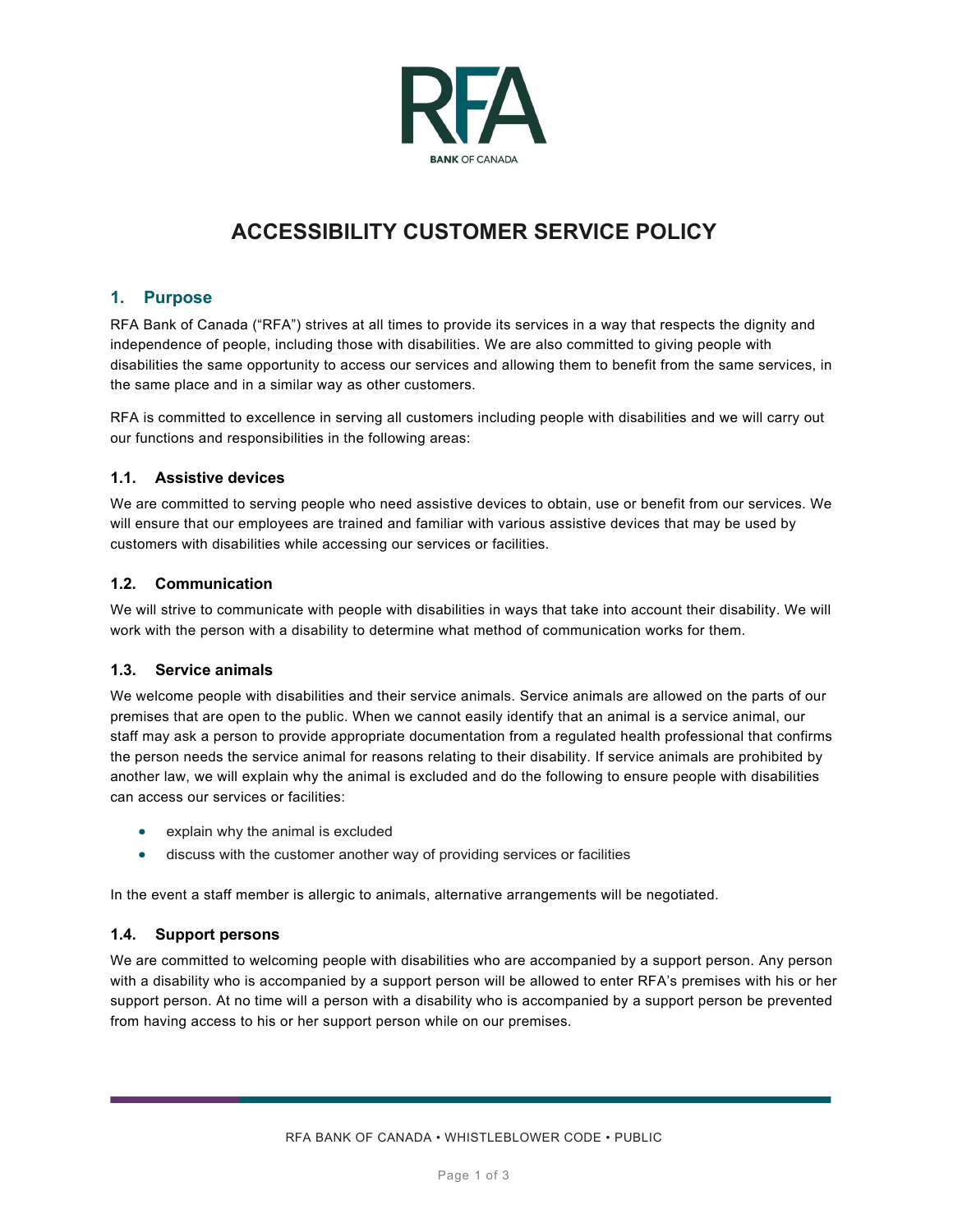

In certain cases, RFA might require a person with a disability to be accompanied by a support person for the health or safety reasons of:

- the person with a disability
- others on the premises

Before making a decision, RFA will:

- consult with the person with a disability to understand their needs
- consider health or safety reasons based on available evidence
- determine if there is no other reasonable way to protect the health or safety of the person or others on the premises

#### **1.5. Notice of temporary disruption**

In the event of a planned or unexpected disruption to services or facilities or services usually used by people with disabilities RFA will notify customers promptly. This notice will include information about the reason for the disruption, its anticipated length of time, and a description of alternative facilities or services, if available. In these circumstances a notice will be placed at all public entrances to our premises or via another method of communication depending on what it pertains to.

#### **1.6. Training**

RFA will provide training to all employees and volunteers, anyone involved in developing our policies and anyone who provides services or facilities to customers on our behalf. Staff will be trained on accessible customer service within 6 months after being hired. Training will include:

- how to interact and communicate with people with various types of disabilities
- how to interact with people with disabilities who use an assistive device or require the assistance of a service animal or a support person
- how to use the equipment or devices available on-site or otherwise that may help with providing services or facilities to people with disabilities
- what to do if a person with a disability is having difficulty in accessing RFA's services or facilities

Staff will also be trained when changes are made to our accessible customer service policies.

#### **1.7. Feedback process**

The ultimate goal of RFA is to meet and surpass customer expectations while serving customers with disabilities. Comments on our services regarding how well those expectations are being met are welcome and appreciated.